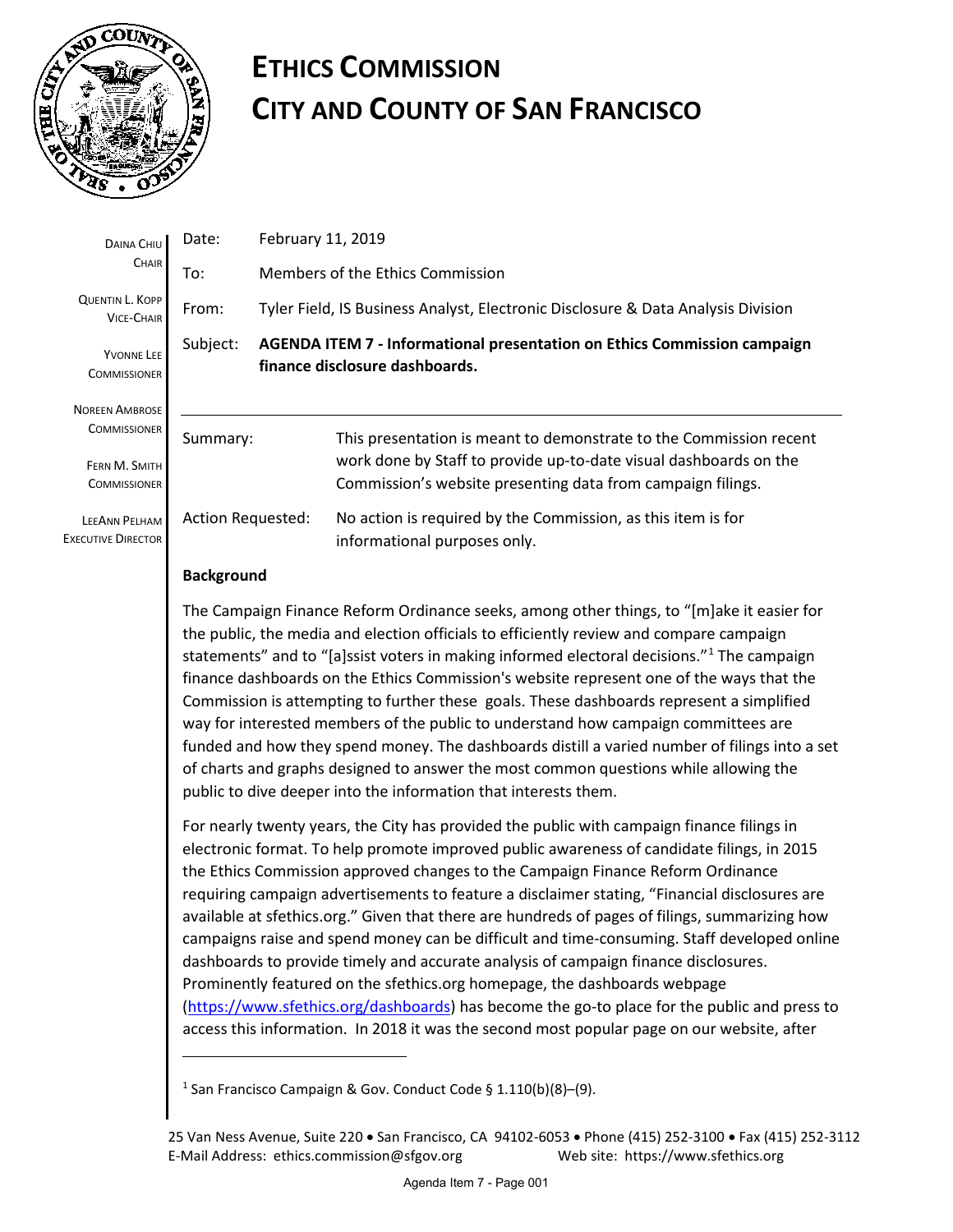the homepage. It received almost 2.5 times more views than the 2016 dashboards over the corresponding timeframe in 2016.

To promote further awareness of this resource, in the summer of 2018, Ethics Commission Staff conducted six informational sessions with members of the public and press on researching campaign finance activity and how to use the campaign finance dashboards. Staff received enthusiastic responses to these sessions. Over the course of the 2018 elections, at least thirty-one separate news outlets wrote stories linking to the dashboards, citing the San Francisco Ethics Commission as the source for that data.

## **Why Dashboards Are Used**

The state Fair Political Practices Commission ("FPPC") Form 460 is the main statement political committees use to file campaign finance information. Along with other information, it contains a summary of a committee's fundraising and expenditure activity and details about contributors and expenditures during the defined reporting period. The Form 460 is required twice annually by every committee, and for committees active in an election, two additional times leading up to that election. Beginning this year, following passage of the Anti-Corruption and Accountability Ordinance, City law also now requires a third-pre-election report to be filed.

For a timeline representation of reporting periods and deadlines that applied to committees, see [Figure 1](#page-1-0) for the June 2018 election and [Figure 2](#page-2-0) for the November 2018 election. During the period 90 days before an election, additional filings are required that provide daily updates on large contributions and independent expenditures.



<span id="page-1-0"></span>*Figure 1 –Form 460 reporting periods and deadlines covering the June 2018 election. Semi-annual statements for all committees were due on January 31, 2018, and July 31, 2018, covering the period 6 months prior. In 2018, Two additional pre-election statements were required of committees participating in that election.*